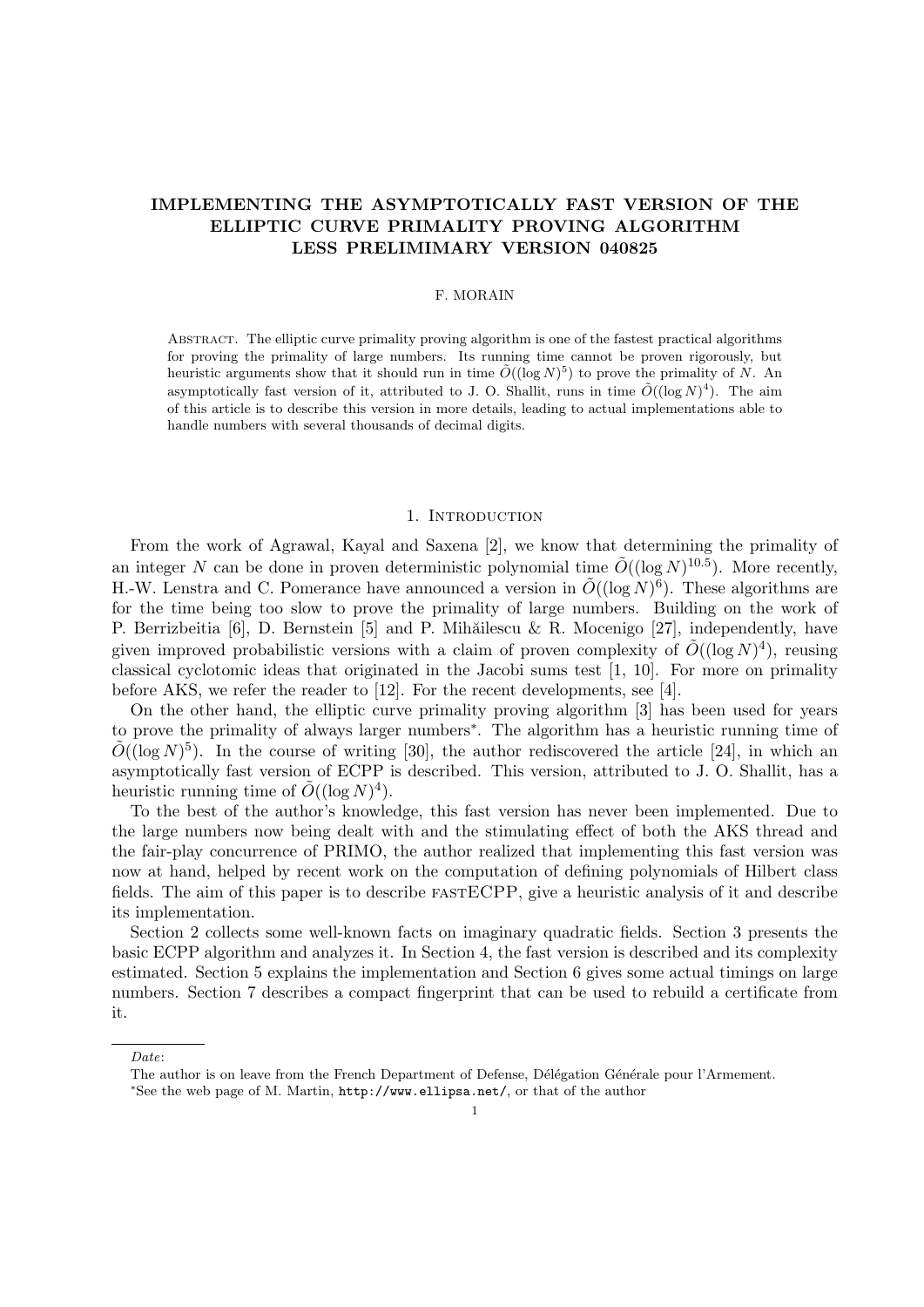#### 2 F. MORAIN

## 2. Quadratic fields

A discriminant  $-D < 0$  is said to be fundamental if and only if D is free of odd square prime factors, and moreover  $D \equiv 3 \mod 4$  or when  $4 | D$ ,  $(D/4) \mod 4 \in \{1, 2\}$ . The quantity

 $\mathcal{D}(X) = \#\{D \leq X, -D \text{ is fundamental}\}\$ 

is easily seen to be  $O(X)$ .

A fundamental discriminant may be written as:

$$
-D=\prod_{i=1}^t q_i^*
$$

where all  $q_i^*$ 's are distinct and  $q_i^*$  is either  $-4$  or  $\pm 8$ , or  $q_i^* = (-1/q_i)q_i$  for any prime  $q_i$ . The number of genera is  $g(-D) = 2^{t-1}$  and Gauss proved that this number divides the class number  $h(-D)$  of  $\mathbf{K} = \mathbb{Q}(\sqrt{-D})$ . Moreover, Siegel proved that  $h = O(D^{1/2+\epsilon})$  asymtotically.

The rational prime p is the norm of an integer in **K**, or equivalently,  $4p = U^2 + DV^2$  in rational integers U and V if and only if the ideal  $(p)$  splits completely in the Hilbert class field of  $\bf{K}$ , denoted  $\mathbf{K}_H$ , an extension of degree  $h(-D)$  of **K**. The probability that a prime p splits in **K** is  $1/(2h(-D))$ .

Using Gauss's theory of genera of forms, it is known that if  $\left(\frac{q_i^*}{p}\right) = 1$  for all i (equivalently,  $(p)$ ) splits in the genus field of K), then the probability of  $(p)$  splitting in K<sub>H</sub> is  $g(-D)/h(-D)$ .

## 3. The basic ECPP algorithm

3.1. Presentation of the algorithm. We present a rough sketch of the ECPP algorithm, enough for us to estimate its complexity. We do not insist on what happens if one of the steps fails, revealing the compositeness of N. More details acan be found in [3].

We want to prove that  $N$  is prime. The algorithm runs as follows:

[Step 1.] Repeat the following: Find an imaginary quadratic field  $\mathbf{K} = \mathbb{Q}(\sqrt{\mathbb{Z}})$  $(-D)$  of discriminant  $-D, D > 0$ , such that

$$
(1) \t\t 4N = U^2 + DV^2
$$

in rational integers U and V. For all solutions U of (1), compute  $m = N + 1 - U$ ; if one of these numbers is twice a probable prime  $N'$ , go to Step 2.

[Step 2.] Build an elliptic curve  $\overline{E}$  over  $\overline{Q}$  having complex multiplication by the ring of integers  $\mathcal{O}_K$ of K.

[Step 3.] Reduce  $\overline{E}$  modulo N to get a curve E.

[Step 4.] Find  $P \neq O_E$  on E such that  $[N']P \neq O_E$ . If this cannot be done, then N is composite, otherwise, it is prime.

[Step 5.] Set  $N = N'$  and go back to Step 1.

Clearly, we need  $\log N$  steps for proving the primality of N.

3.2. Analyzing ECPP. We will now analyze all steps of the above algorithm and give complexity estimates using the parameter  $L = \log N$ . One basic unit of time will be the time needed to multiply two integers of size L, namely  $O(L^{1+\mu})$ , where  $0 \leq \mu \leq 1$  ( $\mu = 1$  for ordinary multiplication, or  $\epsilon > 0$  for any fast multiplication method). We consider all steps, one at a time, easier steps first.

3.3. Analysis of Step 4. This one is easy to analyze, since an exponentiation on a curve costs  $O((\log N)^{2+\mu})$ , and we need  $O(1)$  points on average. Note that this step is a randomized one.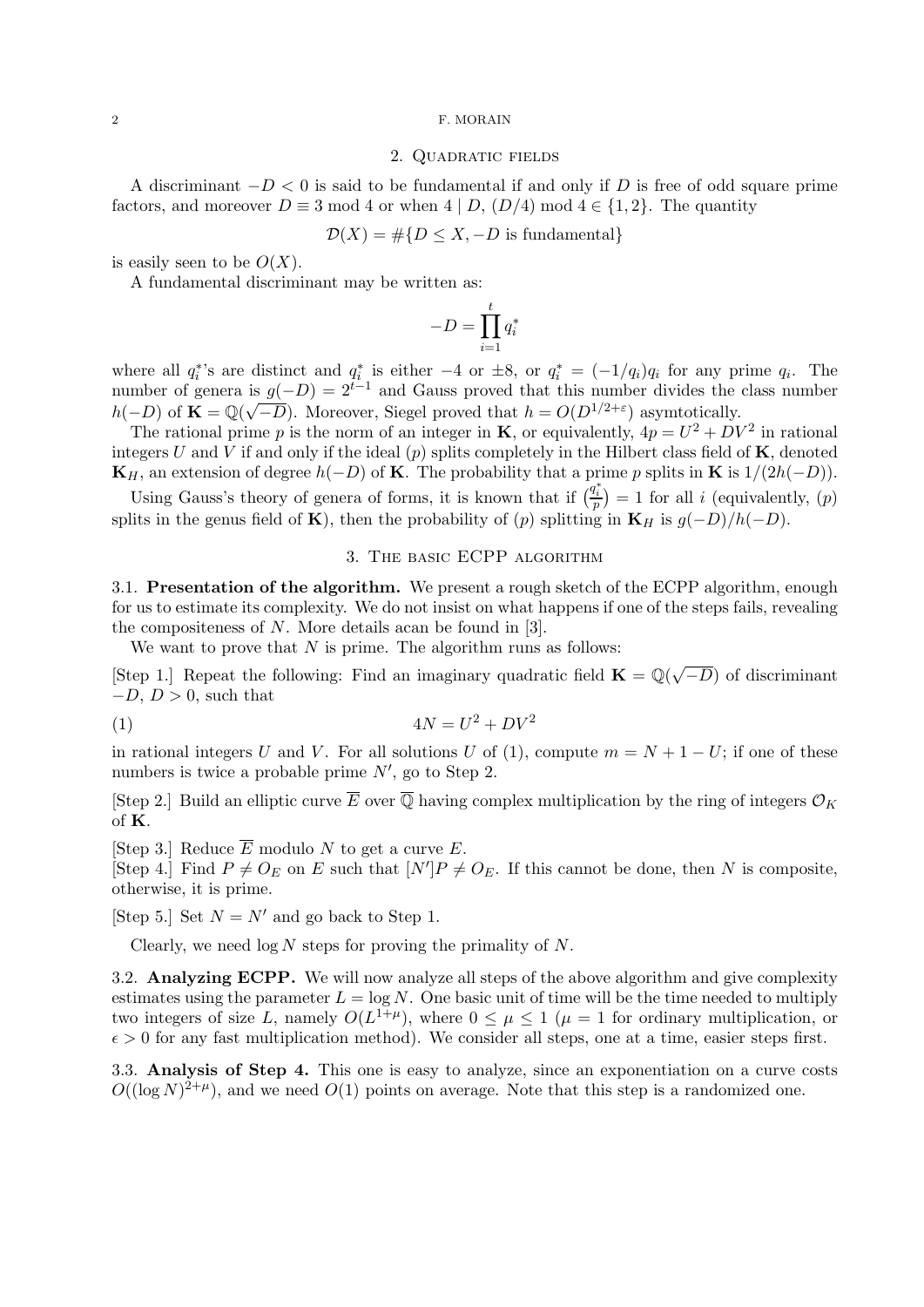3.4. Analyzing Step 2. The original version is to realize  $K_H/K$  via the computation of the minimal polynomial  $H_D(X)$  of the special values of the classical j-invariant at quadratic integers. More precisely, we can view the class group  $Cl(-D)$  of **K** as a set of primitive reduced quadratic forms of discriminant  $-D$ . If  $(A, B, C)$  is such a form, with  $B^2 - 4AC = -D$ , then

$$
H_D(X) = \prod_{(A,B,C)\in Cl(-D)} \left( X - j((-B + \sqrt{-D})/(2A)) \right).
$$

In [14], it is argued that the height of this polynomial is well approximated by the quantity:

$$
\pi\sqrt{D}\sum_{[A,B,C]\in Cl(-D)}\frac{1}{A},
$$

which is  $\tilde{O}(D^{1/2}) = \tilde{O}(h)$  by Siegel's theorem.

Evaluating the roots of  $H_D(X)$  and building this polynomial can be done in  $\tilde{O}(h^2)$  operations (see [13]). This could be seen as a precomputation, since it does not depend on N.

Alternatively, we could use the method of [11, 7] for computing the class polynomial and get a proven running time of  $\tilde{O}(h^2)$ , but assuming GRH.

3.5. Analyzing Step 3. Reducing E modulo N is done by finding a root of  $H_D(X)$  modulo N. This can be done with the Cantor-Zassenhaus algorithm (see [19] for instance). Briefly, we split recursively  $H_D(X)$  by computing  $gcd((X + a)^{(N-1)/2} - 1, H_D(X))$  mod N.

Computing  $(X + a)^{(N-1)/2} \text{ mod } (N, H_D(X))$  costs  $O((\log N)M(N, h)) = O(LM(N, h))$  where  $M(N, d)$  is the time needed to multiply two degree d polynomials modulo N. A gcd of two degree d polynomials costs  $M(N, d)$  log d (see [19, Ch. 11]). The total splitting requires log h steps, but the overall cost is dominated by the first one, hence yields a time:

$$
O(M(N, h) \max(L, \log h)).
$$

We can assume that  $M(N, d) = O(d^{1+\nu}L^{1+\mu})$  where again  $0 \leq \nu \leq 1$ .

3.6. Analysis of Step 1. Given D, testing whether (1) is done using Cornacchia's algorithm 3.0. **Analysis of Step 1.** Given D, testing whether (1) is done using Cornacchia's algorithm (see [31]). This requires the computation of  $\sqrt{-D}$  mod N, using for instance the Tonelli-Shanks algorithm, for the cost of one modular exponentiation, i.e., a  $O(L^{2+\mu})$  time. Then it proceeds with a half gcd like computation, for a cost of  $O(L^{1+\mu})$  (see also section 5.3 below).

In the event that equation (1) is solvable, then we need check that  $m = 2N'$  and test N' for primality, which costs again some  $O(L^{2+\mu})$ .

The heuristic probability of m being of the given form is  $O(1/\log N)$ . Though quite realistic, it is impossible to prove, given the current state of the art in analytical number theory. Using this heuristic, we expect to need  $O(L)$  splitting D's. Using all D of size  $O(L^a)$ , we can dispose of  $\mathcal{D}(L^a) = O(L^a)$  discriminants. The probability that D is such that N splits in **K** is  $O(1/h)$  $\tilde{O}(D^{-1/2})$  by Siegel's theorem. Therefore, we need  $O(L^{a/2+1})$  discriminants to meet our number of m. This readily implies that  $a \ge a/2 + 1$  or  $a \ge 2$ .

Turning to complexity, the cost of Step 1 is then:

$$
O(L^{a/2+1}(\underbrace{L^{2+\mu}}_{\text{squareroot}} + \underbrace{L^{1+\mu}}_{\text{half gcd}})) + O(L \cdot \underbrace{L^{2+\mu}}_{\text{probable primality}}).
$$

Setting the minimal possible value of  $a$  to the value 2, we get that this phase takes:

$$
O(L^2 \underbrace{(L^{2+\mu} + L^{1+\mu})}) + O(L \cdot \underbrace{L^{2+\mu}}_{\text{probable primality}})
$$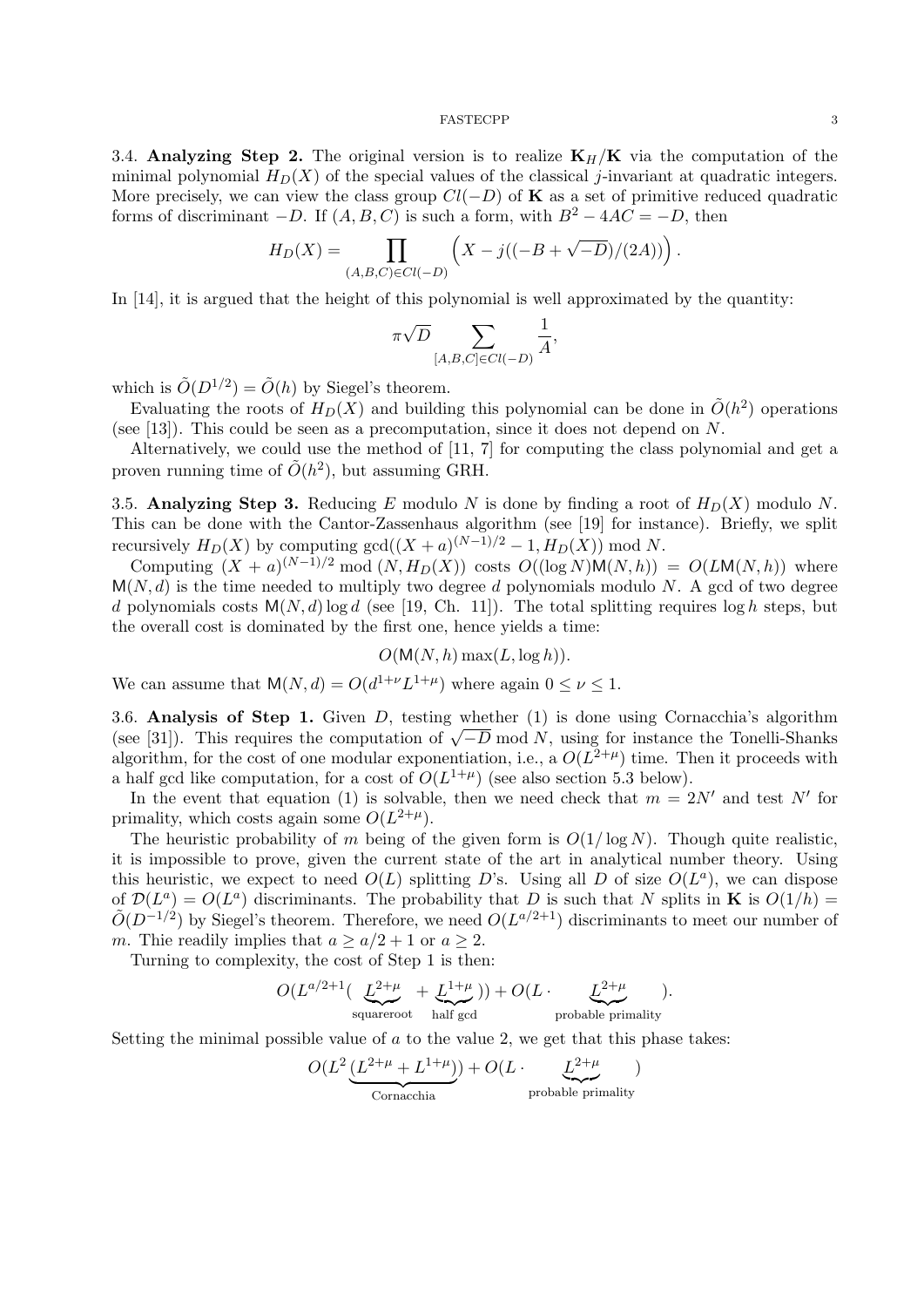#### 4 F. MORAIN

which is dominated by the first cost, namely  $O(L^{4+\mu})$ .

3.7. Adding everything together. Taking  $D = O(L^2)$  readily implies  $h = O(L)$ , so that the cost of Step 2 is  $\tilde{O}(L^2)$ , and that of Step 3 is  $O((\log L)L^{3+\mu+\nu})$ , which dominates Step 4. All in all, we get that ECPP has heuristic complexity  $O(L^{4+\mu})$  for one step, and therefore  $O(L^{5+\mu})$  in totality.

## 4. The fast version of ECPP

4.1. **Presentation.** When dealing with large numbers, all the time is spent in the finding of D, which means that a lot of squareroots modulo  $N$  must be computed. A first way to reduce the computations, alluded to in [3, §8.4.3], is to accumulate squareroots, and reuse them, at the cost computations, and ded to in [5, 30.4.5], is to accumulate squareroots, and reuse them, at the cost of some multiplications. For instance, if one has  $\sqrt{-3}$  and  $\sqrt{5} = \sqrt{-20}/\sqrt{-4}$ , then we can build  $\sqrt{-15}$ , etc.

A better way that leads to the fast version consists in computing a basis of small squareroots and build discriminants from this basis. Looking at the analysis carried out above, we see that we need  $O(L^2)$  discriminants to find a good one. The basic version finds them by using all discriminants that are of size  $O(L^2)$ . As opposed to this, one can build those discriminants as  $-D = (-p)(q)$ , where p and q are taken from a pool of size  $O(L)$  primes.

More formally, we replace Step 1. by Step 1'. as follows:

[Step 1'.]

- 1.1. Find the  $r = O(L)$  smallest primes  $q^*$  such that  $\left(\frac{q^*}{N}\right)$  $\frac{q^*}{N}$  = 1, yielding  $Q = \{q_1^*, q_2^*, \ldots, q_r^*\}.$
- 1.1. Find the  $t = O(L)$  sinaliest primes quantity of  $\sqrt{q^*}$  mod N for  $q^* \in \mathcal{Q}$ .
- 1.3. For all pairs  $(q_{i_1}^*, q_{i_2}^*)$  of  $\mathcal Q$  for which  $q_{i_1}^* q_{i_2}^* = -D < 0$ , try to solve equation (1).

The cost of this new Step 1 is that of computing  $r = O(L)$  squareroots modulo N, for a cost of  $O(L \cdot L^{2+\mu})$ . Then, we still have  $O(L^2)$  applications of the half gcd in Cornacchia. The new overall cost of this phase decreases now to:

$$
O(L \cdot \underbrace{L^{2+\mu}}_{\text{squareroots}}) + O(L^2 \cdot \underbrace{L^{1+\mu}}_{\text{half gcd}}) + O(L \cdot \underbrace{L^{2+\mu}}_{\text{probable primality}})
$$

which yields namely  $O(L^{3+\mu})$ . Note here how the complexity decomposes as  $3 = 1 + 2$  or  $2 + 1$ depending on the sub-algorithms.

Putting everything together, we end up with a total cost of  $\tilde{O}(L^4)$  for this variant of ECPP.

## 4.2. Remarks.

4.2.1. *Complexity issues.* We can slightly optimize the preceding argument, by using all subsets of Q and not only pairs of elements. This would call for  $r = O(\log \log N)$ , since then  $2^r = L^2$  could be reached. Though useful in practice, this phase no longer dominates the cost of the algorithm.

Moreover, we can see that several phases of fast ECPP have cost  $\tilde{O}(L^3)$ , which means that we would have to fight hard to decrease the overall complexity below  $\tilde{O}(L^4)$ .

4.2.2. A note on discriminants. Note that we use fundamental discriminants only, as non fundamental discriminants lead to curves that do not bring anything new compared to fundamental ones. Indeed, if  $\mathcal{D} = f^2 D$ , with D fundamental, then there is a curve having CM by the order of discriminant D. Writing  $4N = U^2 + Df^2V^2$ , its cardinality is  $N + 1 - U$ , the same as the corresponding curve associated to D.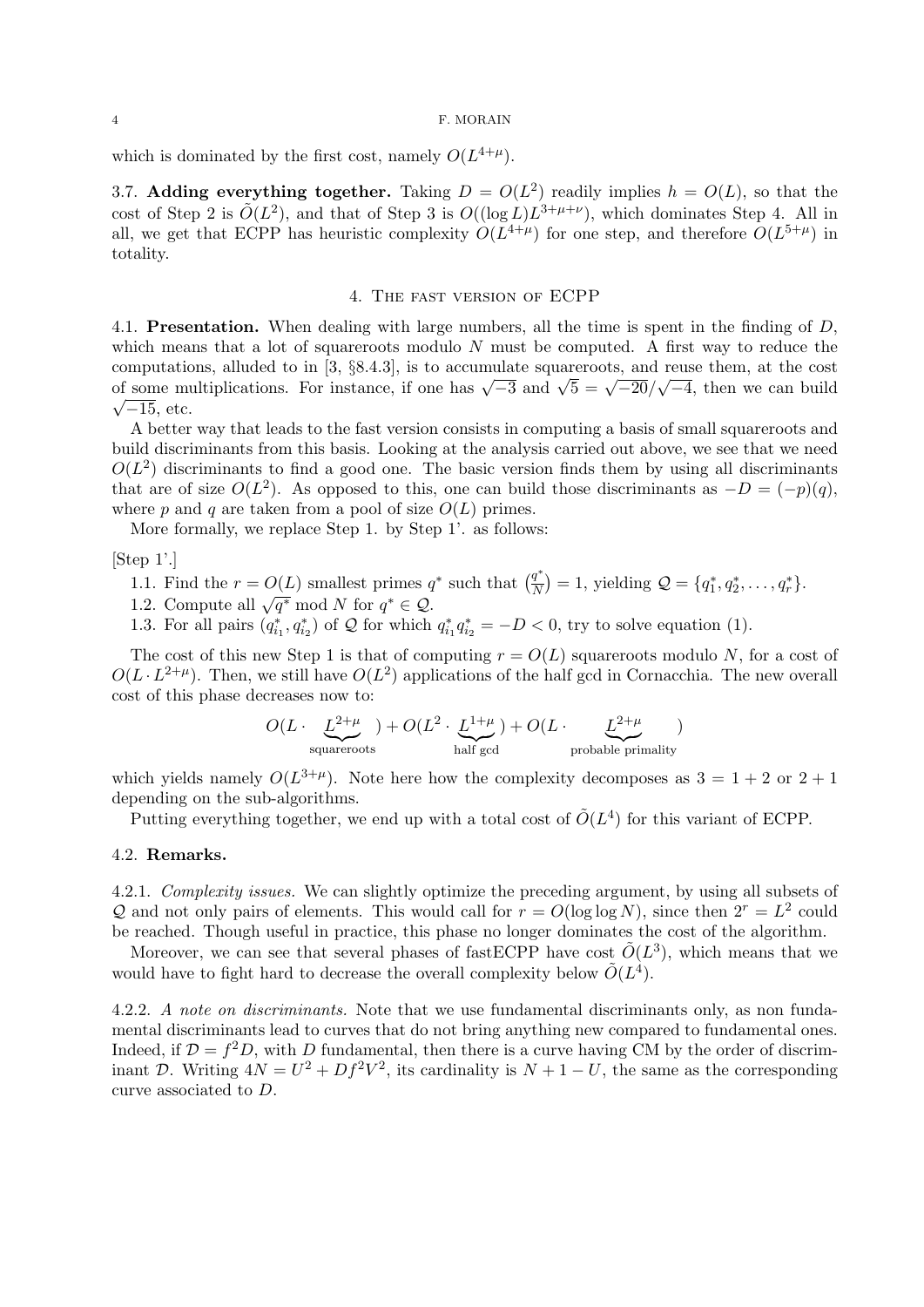## 5. Implementation

5.1. Some general comments on the implementation of ECPP. It should be noted that ECPP is not a well defined algorithm, as long as one does not give the list of discriminants that are used, or the principles that generate them.

5.2. Computing class numbers. In order to make the search for  $D \in \mathcal{D}$  efficient, it is better to control the class number beforehand. Tables can be made, but for larger computations, we need a fast way to compute  $h(-D)$ . Subexponential methods exist, assuming the Generalized Riemann Hypothesis. From a practical point of view, our D's are of medium size. Enumerating all forms costs  $O(h^2)$  with a small constant, and Shanks's baby-steps/giant-steps algorithm costs  $O(\sqrt{h})$  but with a large constant. It is better here to use the explicit formula of Louboutin [25] that yields a practical method in  $O(h)$  with a very small constant.

5.3. Improving Cornacchia's algorithm. Step 1 needs squareroots to be computed, and some half gcd to be performed. Briefly, the algorithm runs as follows (see  $[31]$ ):

- procedure CORNACCHIA $(d, p, t)$
- {*t* is such that  $t^2 \equiv -d \mod p$ ,  $p/2 < t < p$ }
- 2. [Partial Euclid:]
	- a)  $r_{-2} = p$ ,  $r_{-1} = t$ ;  $w_{-2} = 0$ ,  $w_{-1} = 1$ ;<br>b) for  $i \ge 0$  while  $r_{i-1} > \sqrt{p}$  do

b) for 
$$
i \geq 0
$$
 while  $r_{i-1} > \sqrt{p}$  do

 $r_{i-2} = a_i r_{i-1} + r_i, 0 \le r_i < r_{i-1}$ ;

$$
w_i = w_{i-2} + a_i w_{i-1} \quad (*)
$$

c) if  $r_{i-1}^2 + dw_{i-1}^2 = p$  then return  $(r_{i-1}, w_{i-1})$  else return  $\emptyset$ .

We end the **for** loop once we get  $r_{i-1} \leq \sqrt{p} < r_{i-2}$ . As is well known, the numbers  $a_i$ 's are quite small and we can guess their size by monitoring the number of bits of the  $r_i$ 's, thus limiting the number of long divisions. One can use a fast variant for this half gcd if needed, in a way reminiscent of Knuth.

Moreover, from the theory, we know that this algorithms almost always returns that the empty set in step 2c), since the probability of success if  $1/(2h(-d))$ . Therefore, when h is large, we can dispense of the multiprecision computations in equation (∗). We replace it by single precision computations:

$$
w_i = w_{i-2} + a_i w_{i-1} \bmod 2^{32}
$$

and at the end, we test whether  $r_{i-1}^2 + dw_{i-1}^2 = p \mod 2^{32}$ . If this is the case, then we redo the computation of the  $w_i$ 's and check again.

5.4. **Factoring** m. Critical parameters are that related to the factorization of  $m$ , since in practice we try to factor  $m$  to get it of the form  $cN'$  for some  $B$ -smooth number  $c$ .

As shown in [18], the number of probable prime tests we will have to perform is  $t = O((\log N)/(\log B))$ and we will end up with N' such that  $N/N' \approx \log B$ .

For small numbers, we can factor lots of  $m$  doing the following. In a first step, we compute

$$
r_i = (N+1) \bmod p_i
$$

for all  $p_i \leq B$ 's, which costs  $\pi(B)(\log N)^{1+\varepsilon}$ , where  $\pi(B) = O(B/\log B)$  is the number of primes below  $B$  and the other term being the time needed to divide a multi-digit number by a single digit number.

Then, sieving both  $m = N + 1 - U$  and  $m' = N + 1 + U$  is done by computing  $u_i = U$  mod  $p_i$ and comparing it to  $\pm r_i$  for primes  $p_i$  such that  $(-D/p_i) \neq -1$ . See [3, 29] for more details and tricks.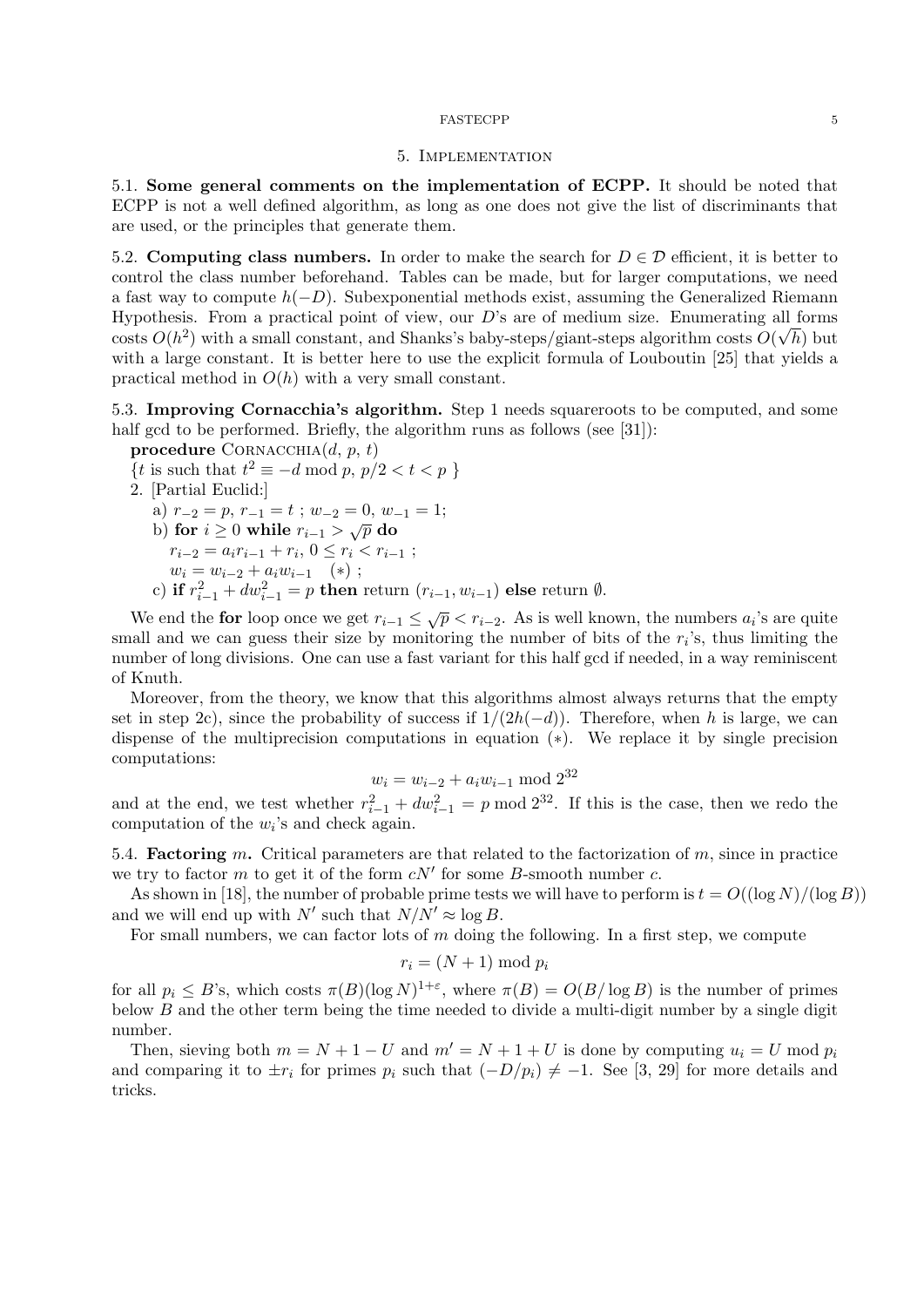The cost of this algorithm for  $t$  values of  $m$  is

$$
O(\pi(B)(\log N)^{1+\varepsilon}) + O(t \cdot \pi(B)(\log N)^{1+\varepsilon})
$$

where the second term is that for computing U mod  $p_i$ , which is slightly half that of  $(N+1)$  mod  $p_i$ , since U is  $O(\sqrt{N})$ . Since we need to perform also t probable prime tests (say, a plain Fermat one), then the cost is

$$
O(tBL) + O(tL^{2+\mu}) = O(BL^2) + O(L^{3+\mu})
$$

and therefore the optimal value for B is  $B = O(L)$ .

For larger numbers, it is better to use the stripping factor algorithm in [18], for a cost of  $O(B(\log B)^2)$ , the optimal value of B being  $B = O((\log N)^3)$ .

5.4.1. Remark. Suppose now that we have found N' and that  $m = N + 1 - U = cN'$ . Then we will have to compute

$$
r_i' = (N' + 1) \bmod p_i
$$

which may be computed as:

$$
r_i' = (r_i - u_i)/c + 1 \mod p_i.
$$

Computing the right hand side is faster, since  $c$  is ordinarily small compared to  $N'$ .

5.4.2. Using an early abort strategy. This idea is presented in [18]. We would like to go down as fast as possible. So why not impose  $N/N'$  greater than some given bound? Candidates N' need be tested for probable primality only if this bound is met. From what has been written above, we can insist on  $N/N' \approx \log B$ .

It should be remarked that throwing away  $m$ 's and thus on  $D$ 's tends to make  $D$  and  $h$  larger. This can have an impact on the time for computing  $H_D$ , and also on the proving part. EAS indeed decreases the number of steps, which tends to decrease the total time for the 1st phase, the 2nd being constant or increasing a little.

5.4.3. Using new invariants. Proving larger and larger numbers forces us to use larger and larger D's, leading to larger and larger polynomials  $H_D$ . For this to be doable, new invariants had to be used, so as to minimize the size of the minimal polynomials. This task was done using Schertz's formulation of Shimura's reciprocity law [32], with the invariants of [16] as demonstrated in [14] (alternatively see [21, 20]). Note that replacing j by other functions does not the change the complexity of the algorithm, though it is crucial in practice.

5.4.4. Step 3 in practice. We already noted that this step is the theoretically dominating one in fast ECPP, with a cost of  $O((\log L)L^{3+\mu+\nu})$ . In practice, for even for small values of h, we can assume  $\nu \approx 0$  (using for instance the algorithm of [26] for polynomial multiplication).

Galois theory comes in handy for reducing the  $\log L$  term to a  $\log \log L$  one, if we insist on h being smooth. Then, we replace the time needed to factor a degree  $h$  polynomial by a list of smaller ones, the largest prime factor of  $h$  being  $\log h$ . We already used that in ECPP, using [23, 15]. Typical values of h are now routinely in the 10000 zone.

It could be argued that keeping only smooth class numbers is too restrictive. Note however, that class numbers tend to be smoother than ordinary numbers [9].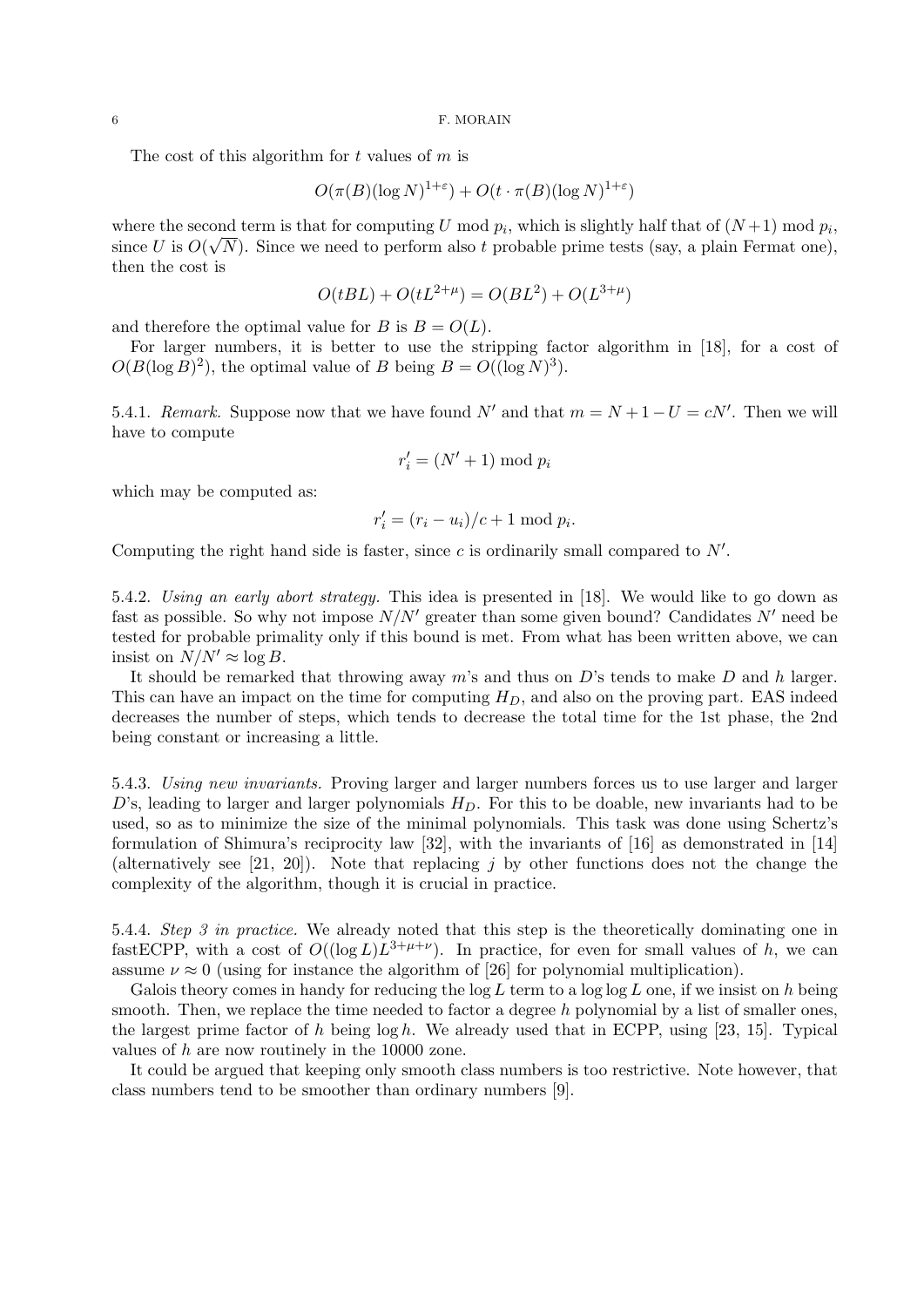5.4.5. Improving the program. The new implementation uses  $\text{GMP}^{\dagger}$  for the basic arithmetic, which enables one to use mpfr [22] and mpc [17], thus leading to a complete program that can compute polynomial  $H_D$ 's on the fly, contrary to the author's implementation of ECPP, prior to version 11.0.5. This turned out to be the key for the new-born program to compete with the old one.

Here are some timings on a 629 word number on a Xeon:

 $\sqrt{-D}$ : 34 sec; Cornacchia: 0.04 sec; SieveDWithTabCompactMax: 18 sec; EcppProbablePrimeTest: 34 sec.

5.5. fastECPP. We give here the expanded algorithm corresponding to step 1'. Using a smoothness bound B, we need approximately  $t = \exp(-\gamma) \log N / \log B$  values of m and therefore roughly t/2 discriminants. The probability that D is a splitting discriminant is  $q(-D)/h(-D)$ . Therefore we build discriminants until

$$
\sum_{D} g(-D)/h(-D) \approx t/2.
$$

One way of building these discriminants is the following: we let  $r$  increase and build all or some of the subsets of  $\{q_1^*, \ldots, q_r^*\}$  until the expected number of D's is reached. After this, we sort the discriminants with respect to  $(h(-D)/g(-D), h(-D), D)$  and treat them in this order.

5.6. Distributing the computations. Many tasks in (fast)ECPP can be distributed (see [28] for the first description): Step 1, 3 and 5 are best choices, and the idea is to use a master/slave approach. The present version uses MPICH for this task. Distribution gains a factor proportional to the number of processors, in good cases.

 $\sqrt{q_i^*}$ , and then take a batch of D's. The process used is of type master/slave again. The first idea is to let all slaves compute the

To balance load on the slaves, we used the following trick. Each D has splitting probability  $g/h$ . We send to each slave discriminants  $D_{i_1}, D_{i_2}, \ldots, D_{i_k}$  in such a way that

$$
\sum_{j} g(-D_{i_j})/h(-D_{i_j}) \ge 5
$$

(the value of 5 is somewhat arbitrary) which corresponds to the fact that on average, 5 values of D will be splitting values.

See [18] for more strategies<sup> $\ddagger$ </sup>.

## 6. Benchmarks

Since the first phase of ECPP requires a tree search, testing on a single number does not reveal too much. Averaging on more than 20 numbers is a good idea.

Not really surprisingly, strategies that one could dream of are not necessarily worth the trouble for small numbers (say 1000dd or 2000dd) and get interesting for larger ones.

## 7. Some numbers proven

All computations were done on a cluster of 6 biprocessors Xeon at 2.66 MHz. We took the following numbers from the tables of P. Leyland<sup>§</sup>; WCT stands for wall clock time.

‡More to be written

<sup>†</sup>http://www.swox.com/gmp/

 $^{\S}\texttt{http://www.leyland.vispa.com/numth/primes/xyyx.htm}$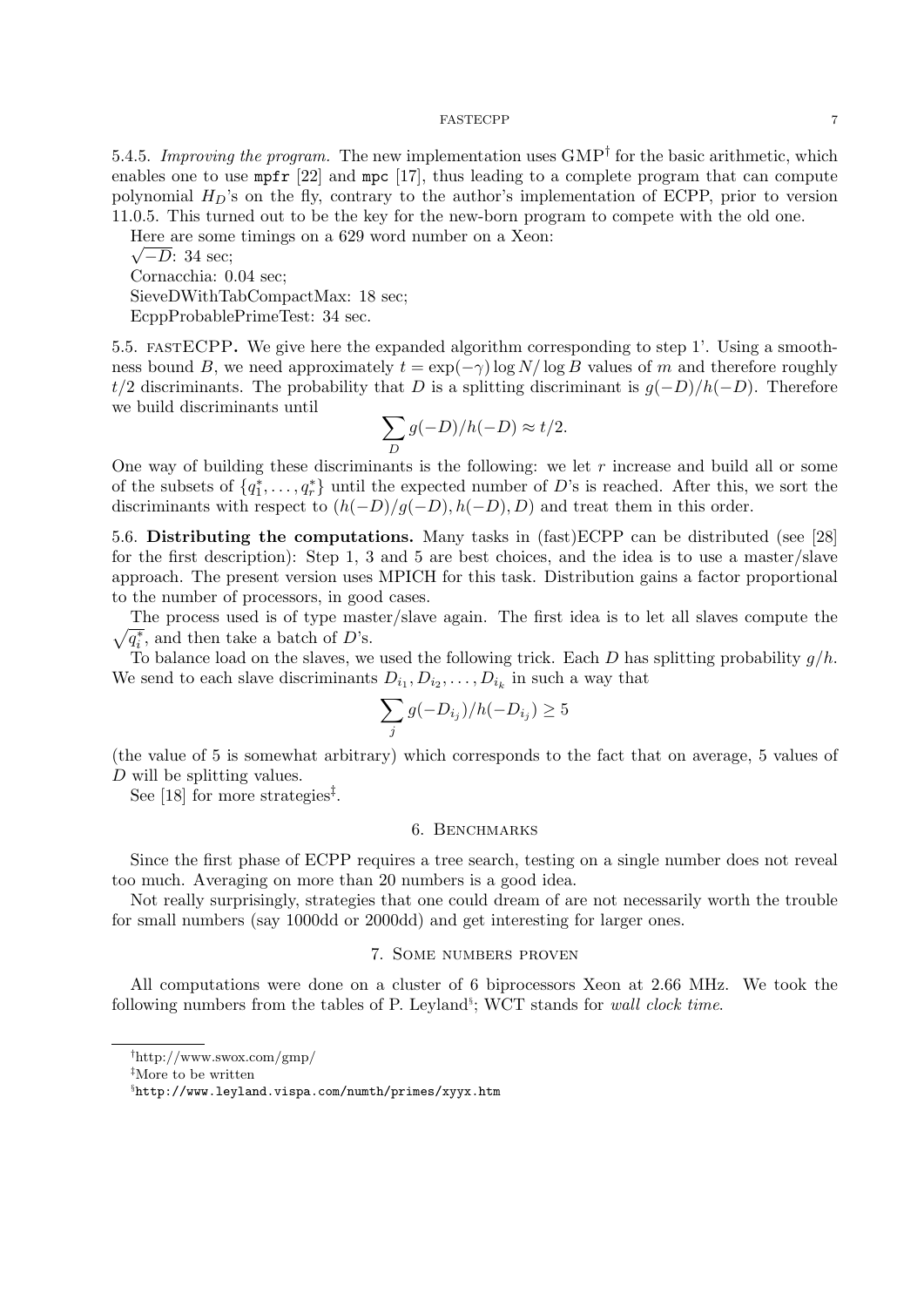|  | $\boldsymbol{x}$ | 2177               | 2589               | 2551               | 2438                |
|--|------------------|--------------------|--------------------|--------------------|---------------------|
|  | $\boldsymbol{y}$ | 580                | 218                | 622                | 1995                |
|  | $\#\mathrm{dd}$  | 6016               | 6055               | 7127               | 8046                |
|  | when             | 030513-030604      | 030606-030617      | 030618-030714      |                     |
|  | $#$ steps        | 801                | 736                | 965                | 1128                |
|  | 1st phase (CPU)  | $164 \text{ days}$ | $103 \text{ days}$ | $235 \text{ days}$ | $355$ days          |
|  | 1st phase (WCT)  | $164 \times 1.2$   | $103 \times 1.1$   | $235 \times 1.3$   | $355 \times 1.13$   |
|  | $\sqrt{-D}$      | 81 days            | 30 days            | 74 days            | $138 \;{\rm days}$  |
|  | 2nd phase        | 28 days            | 21 days            | 55 days            | 77 days             |
|  | $H_D$            | $2951 \text{ sec}$ | $1686 \text{ sec}$ | 18451 sec          | $22552 \text{ sec}$ |
|  | CZ               | 26 days            | 20 days            | 50 days            | 69 days             |
|  | GHz days         |                    |                    | 625                | 1000                |
|  | Checking         | 25 hours           | 22 hours           | 45 hours           | 70 hours            |
|  | $\max h$         | 1980               | 2080               | 3312               | 3640                |
|  | $\max D$         | 7,749,263          | 19,076,479         | 52,396,648         | 87,949,348          |
|  | m. _ _ _ 1       | $\sim$             | $\mathbf{L}$       | $\cdot$ . 1        |                     |

TABLE 1. Some large numbers proven with FASTECPP.

Putting  $\theta = 7127/6055 \approx 1.177$ , we find that  $\theta^4 \approx 1.91$  is close to 2, which is coherent with the claimed complexity.

The 7127dd number required 625 GHz-days, and should be compared to the 738 GHz-days for the 6959 decimal digit number of Hans Rosenthal.

### 8. A compact fingerprint

One advantage of ECPP is the certificate, which consists in  $log N$  curves and points, for a total size of  $O((\log N)^2)$ , and that can be checked in time  $\tilde{O}((\log N)^3)$ .

We describe here a short compact version of it that could be used to reproduce the sequence of intermediate primes. The idea is just to give the list of  $D$ 's used, together with the sign of  $U$ . Knowing this and the fact that we sieve up to certain bound, then we can imagine reconstructing the whole proof, though with some effort. It can serve as a convincing element that the author of the proof really went through.

Let  $D > 4$ . Then D– means that  $m = N + 1 + U$  was used, as D+ means  $m = N + 1 - U$ . There are three special cases: When the  $N-1$  test (resp.  $N+1$  test) was used, we write  $1-$  (resp. 1+).

When  $D = 3$ , there are 6 possible cardinalities. In that case, we can write  $4N = L^2 + 27M^2$ ,  $L \neq 0 \mod 3, L > 0, M > 0.$  We decide to code the cardinalities as in:

| cardinality    | code           |
|----------------|----------------|
| $N+1-L$        | $\overline{a}$ |
| $N+1+L$        | h              |
| $N+1-(L+9M)/2$ | C              |
| $N+1+(L+9M)/2$ | d.             |
| $N+1-(L-9M)/2$ | e.             |
| $N+1+(L-9M)/2$ | f              |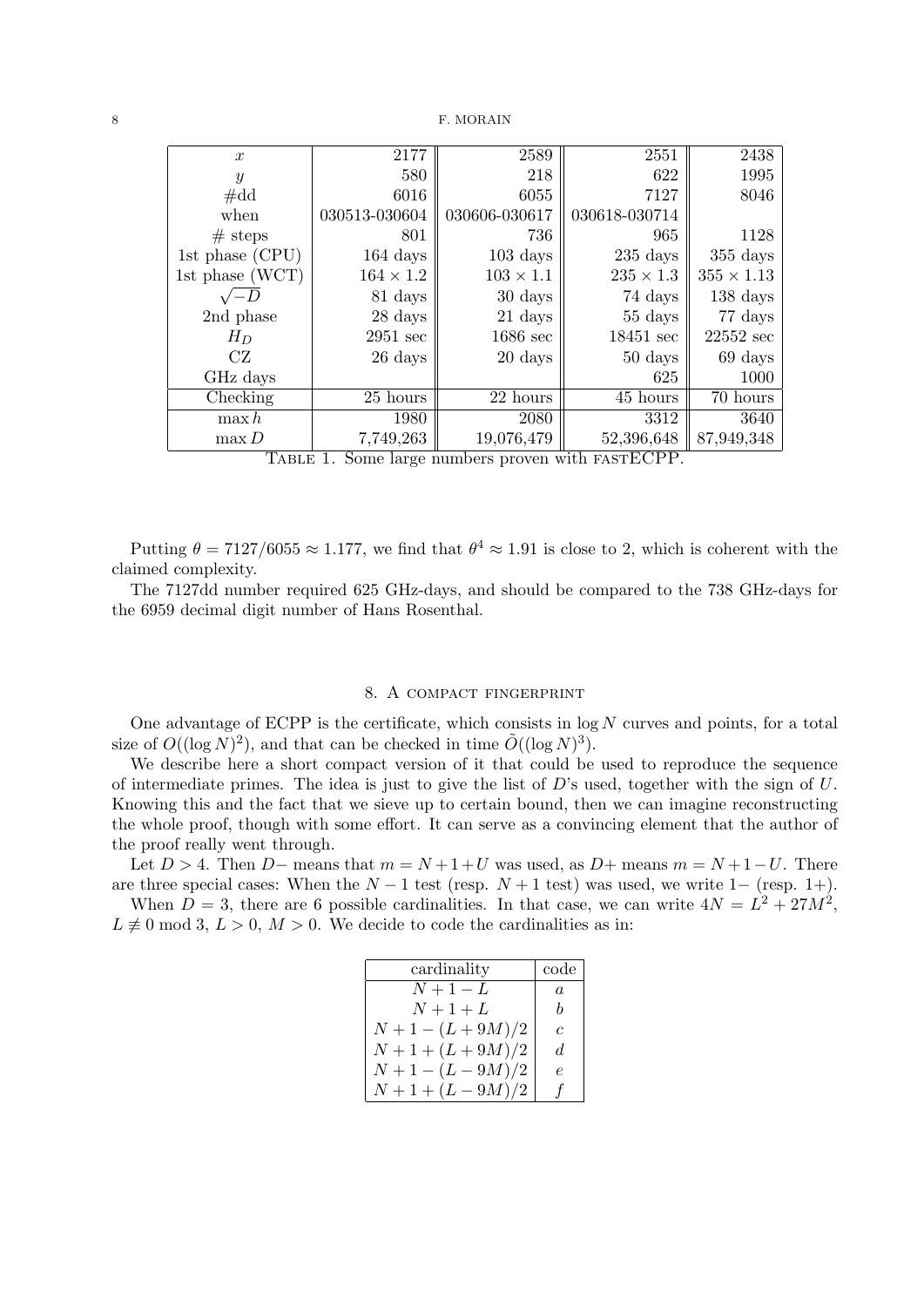When  $D = 4$ , we know that there are 4 possible cardinalities. Write  $N = x^2 + 4y^2$ , with x odd,  $x > 0$ ,  $y > 0$ . We decide to code the cardinalities as in:

| cardinality  | code |  |
|--------------|------|--|
| $N+1-2x$     | a    |  |
| $N+1+2x$     | h    |  |
| $N+1-4y$     | С    |  |
| $N + 1 + 4y$ | d.   |  |

## 9. CONCLUSIONS

We have described in greater details the fast version of ECPP. We have demonstrated its efficiency. We have thus settled some benchmarks for the fast AKS versions to compete and stimulate further work on the topic.

On 030819 (private communication of J. Franke), the mythical 10000 decimal digits frontier was reached with another implementation of fastECPP (I presume) by J. Franke, T. Kleinjung and T. Wirth<sup>¶</sup>. It is now set to 15041 decimal digits (see transaction in NMBRTHRY). See the article [18] for more details.

Cheng [8] has suggested to use ECPP to help his improvement of the AKS algorithm, forcing  $m = cN'$  to have  $N' - 1$  divisible by a given prime large prime of size  $O((\log N)^2)$ . The same idea can be used to speed up the Jacobi sums algorithm, and this will be detailed elsewhere.

Acknowledgments. The author wants to thank N. Bourbaki for making him dive once again in the field of primality proving and D. Bernstein for stimulating emails on the existence and analysis of fastECPP. My co-authors of [18] were a source of stimulation through their records. Thanks also to P. Gaudry for never ending discussions on how close we are to infinity, as far as fast algorithms are concerned. D. Stehl´e and P. Zimmermann for useful discussions around Cornacchia and fast sieving. Thanks to A. Enge for his help in improving the exposition.

### **REFERENCES**

- [1] L. M. Adleman, C. Pomerance, and R. S. Rumely. On distinguishing prime numbers from composite numbers. Ann. of Math. (2), 117:173–206, 1983.
- [2] M. Agrawal, N. Kayal, and N. Saxena. PRIMES is in P. Preprint; available at http://www.cse.iitk.ac.in/primality.pdf, August 2002.
- [3] A. O. L. Atkin and F. Morain. Elliptic curves and primality proving. Math. Comp., 61(203):29–68, July 1993.
- [4] D. Bernstein. Proving primality after Agrawal-Kayal-Saxena. http://cr.yp.to/papers/aks.ps, January 2003.
- [5] D. Bernstein. Proving primality in essentially quartic expected time. http://cr.yp.to/papers/quartic.ps, January 2003.
- [6] P. Berrizbeitia. Sharpening "Primes is in P" for a large family of numbers. http://arxiv.org/abs/math.NT/0211334, November 2002.
- [7] R. Bröker and P. Stevenhagen. Elliptic curves with a given number of points. In D. Buell, editor, Algorithmic Number Theory, volume 3076 of Lecture Notes in Comput. Sci., pages 117–131. Springer-Verlag, 2004. 6th International Symposium, ANTS-VI, Burlington, VT, USA, June 2004, Proceedings.
- [8] Q. Cheng. Primality proving via one round in ECPP and one iteration in AKS. In D. Boneh, editor, Advances in Cryptology – CRYPTO 2003, volume 2729 of Lecture Notes in Comput. Sci., pages 338–348. Springer Verlag, 2003.
- [9] H. Cohen and H. W. Lenstra, Jr. Heuristics on class groups of number fields. In H. Jager, editor, Number Theory, Noordwijkerhout 1983, volume 1068 of Lecture Notes in Math., pages 33–62. Springer-Verlag, 1984. Proc. of the Journées Arithmétiques 1983, July 11-15.
- [10] H. Cohen and H. W. Lenstra, Jr. Primality testing and Jacobi sums. Math. Comp., 42(165):297–330, 1984.

The certificate for the smallest prime of this size, namely  $10^{9999} + 33603$ , is available as ftp://ftp.math.uni-bonn.de:pub/people/franke/p10000.cert.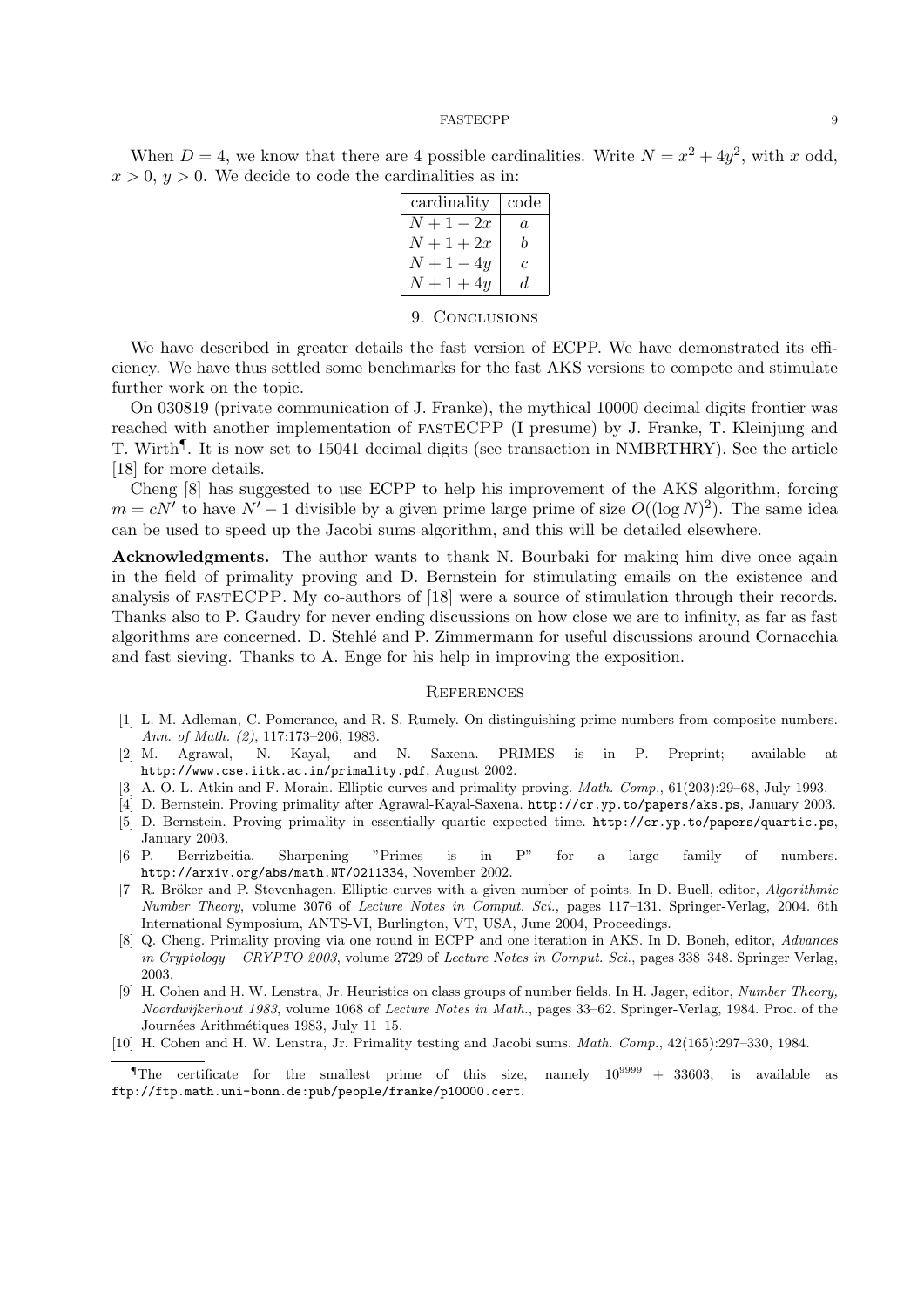#### 10 F. MORAIN

- [11] J.-M. Couveignes and T. Henocq. Action of modular correspondences around CM points. In C. Fieker and D. R. Kohel, editors, Algorihmic Number Theory, volume 2369 of Lecture Notes in Comput. Sci., pages 234–243. Springer-Verlag, 2002. 5th International Symposium, ANTS-V, Sydney, Australia, July 2002, Proceedings.
- [12] R. Crandall and C. Pomerance. Prime numbers A Computational Perspective. Springer Verlag, 2000.
- [13] A. Enge. The complexity of class polynomial computations via floating point approximations. Preprint, February 2004.
- [14] A. Enge and F. Morain. Comparing invariants for class fields of imaginary quadratic fields. In C. Fieker and D. R. Kohel, editors, Algorithmic Number Theory, volume 2369 of Lecture Notes in Comput. Sci., pages 252–266. Springer-Verlag, 2002. 5th International Symposium, ANTS-V, Sydney, Australia, July 2002, Proceedings.
- [15] A. Enge and F. Morain. Fast decomposition of polynomials with known Galois group. In M. Fossorier, T. Høholdt, and A. Poli, editors, Applied Algebra, Algebraic Algorithms and Error-Correcting Codes, volume 2643 of Lecture Notes in Comput. Sci., pages 254–264. Springer-Verlag, 2003. 15th International Symposium, AAECC-15, Toulouse, France, May 2003, Proceedings.
- [16] A. Enge and R. Schertz. Modular curves of composite level. Soumis, 2003.
- [17] A. Enge and P. Zimmermann. mpc a library for multiprecision complex arithmetic with exact rounding, 2002. Version 0.4.1, available from http://www.lix.polytechnique.fr/Labo/Andreas.Enge.
- [18] J. Franke, T. Kleinjung, F. Morain, and T. Wirth. Proving the primality of very large numbers with fastecpp. In D. Buell, editor, Algorithmic Number Theory, volume 3076 of Lecture Notes in Comput. Sci., pages 194–207. Springer-Verlag, 2004. 6th International Symposium, ANTS-VI, Burlington, VT, USA, June 2004, Proceedings.
- [19] J. von zur Gathen and J. Gerhard. Modern Computer Algebra. Cambridge University Press, 1999.
- [20] A. Gee. Class invariants by Shimura's reciprocity law. J. Théor. Nombres Bordeaux, 11:45–72, 1999.
- [21] A. Gee and P. Stevenhagen. Generating class fields using Shimura reciprocity. In J. P. Buhler, editor, Algorithmic Number Theory, volume 1423 of Lecture Notes in Comput. Sci., pages 441–453. Springer-Verlag, 1998. Third International Symposium, ANTS-III, Portland, Oregon, june 1998, Proceedings.
- [22] G. Hanrot, V. Lefèvre, and P. Zimmermann et. al.  $mpr a$  library for multiple-precision floating-point computations with exact rounding, 2002. Version contained in gmp. Available from http://www.mpfr.org.
- [23] G. Hanrot and F. Morain. Solvability by radicals from an algorithmic point of view. In B. Mourrain, editor, Symbolic and algebraic computation, pages 175–182. ACM, 2001. Proceedings ISSAC'2001, London, Ontario.
- [24] A. K. Lenstra and H. W. Lenstra, Jr. Algorithms in number theory. In J. van Leeuwen, editor, Handbook of Theoretical Computer Science, volume A: Algorithms and Complexity, chapter 12, pages 674–715. North Holland, 1990.
- [25] Stéphane Louboutin. Computation of class numbers of quadratic number fields. Math. Comp., 71(240):1735–1743 (electronic), 2002.
- [26] P. Mihăilescu. Fast convolutions meet Montgomery. Preprint, March 2004.
- [27] P. Mihăilescu and R. Avanzi. Efficient quasi-deterministic primality test improving AKS. Available from http://www-math.uni-paderborn.de/~preda/papers/myaks1.ps, April 2003.
- [28] F. Morain. Distributed primality proving and the primality of  $(2^{3539} + 1)/3$ . In I. B. Damgård, editor, Advances in Cryptology – EUROCRYPT '90, volume 473 of Lecture Notes in Comput. Sci., pages 110–123. Springer– Verlag, 1991. Proceedings of the Workshop on the Theory and Application of Cryptographic Techniques, Aarhus, Denmark, May 21–24, 1990.
- [29] F. Morain. Primality proving using elliptic curves: an update. In J. P. Buhler, editor, Algorithmic Number Theory, volume 1423 of Lecture Notes in Comput. Sci., pages 111–127. Springer-Verlag, 1998. Third International Symposium, ANTS-III, Portland, Oregon, june 1998, Proceedings.
- [30] F. Morain. La primalité en temps polynomial [d'après Adleman, Huang ; Agrawal, Kayal, Saxena]. Séminaire Bourbaki, exposé 917, March 2003.
- [31] A. Nitaj. L'algorithme de Cornacchia. Exposition. Math., 13:358–365, 1995.
- [32] R. Schertz. Weber's class invariants revisited. J. Théor. Nombres Bordeaux, 14:325-343, 2002.

## Appendix A. Pseudocertificates of some numbers

Here we give the pseudocertificates of the numbers listed in Table 1.

 $x = 2177, y = 580$ :

5254099+1514287-395179+37016-898747+6131+1460299-14251+4295+9892+2209348+

2819483-147367+54759-15443+248+874067+17491+5695567+700351-78856-51479+

145747-939-691963-103947+21847-437963-378647-381971+643967+130888-7048187-

<sup>22867-31715+6491-402019+8971+14179-6702491+841784-6227251-6920932+276631-</sup>

<sup>3408995+5958712-902203-96856+8839+35572+3128827-19115+424+4121368+34184+</sup>